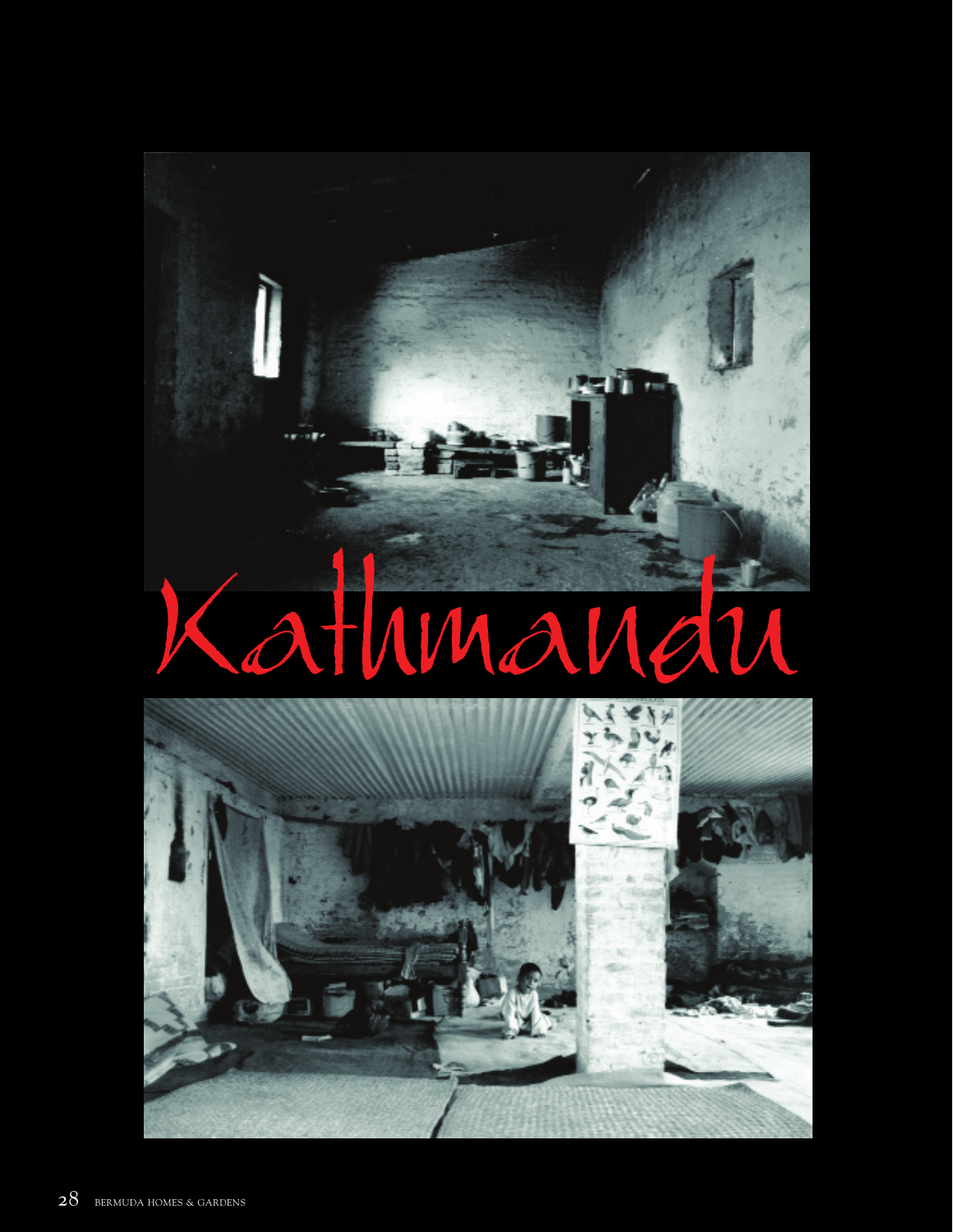reproduction & distribution permission courtesy of:



KATHMANDU Kids Clu text & photos supplied © the ISIS foundation

Both the Torah and the Qu'ran teach, "To save one life is as if you have saved the world." Not many people can say that they have genuinely saved someone's life.

## But some people in Bermuda can…

The Kathmandu Kids Club, a unique Club formed under the auspice of The ISIS Foundation, was recently launched in Bermuda. As it is run by volunteers, all net donations to the Club go directly to caring for kids in Nepal. It costs less than \$1 a day to join and those dollars are helping to save the lives, and reduce the suffering of, literally, hundreds of children.

Here's the story of one of those children, a four-year old little boy called Birendra, who would have died if not for the donations of Bermudians, and the work of the staff of The ISIS Foundation.

Birendra's\* father and mother were very young, and very poor, even by Nepali standards. They lived with their two children – Birendra and his young sister – in Lower Humla, an area of intense Maoist activity. His Mother used to eat dirt to satiate her hunger while she was in the fields working. She was very weak from malnutrition, and while leaving the fields one day, she fell off a cliff to her death. The father, desperate and afraid of being abducted by the Maoists, left Humla and came to Nepalgange (a city on the Indian border) with a newly born daughter of 3 months, and Birendra who is 4 years old. In Nepalgange he met a man who was running a children's home in Kathmandu, who told him that he would take Birendra into his 'orphanage' and look after him, for a fee.

There were already 24 children at this 'orphanage', and before The ISIS Foundation became involved, they were being kept in appalling conditions – they had scabies, lice, were not going to school, and were



being sent out to beg in the streets. They were persistently hungry. The ISIS Foundation had made as a condition of their support that no further children were to be brought into the home. But the opportunistic manager of the home hid five additional children in the attic, bringing them out at night to eat, so that he could collect fees from their parents. Birendra was one of these children.

When a staff member of The ISIS Foundation finally found him, little Birendra was terribly ill. He was sickly with chest infections and in constant pain. In taking him to doctors, they discovered that he had a very large hole in his heart, limiting his oxygen intake and depleting his immune system. After days of tests at the Galanga Heart Hospital, they advised that Birendra would need immediate surgery to repair the hole, even though it was an extremely high risk procedure.

The risk to Birendra was that he may not have come out of the surgery. However if he did nothing, he would have lived to perhaps 10 years old, with his health deteriorating monthly, and dying a painful death. The team at ISIS decided to support the surgery after discussing his situation with a leading Pediatric heart specialist in the US, who looked at all the test results and agreed with the diagnosis. As is Nepali custom, they also found three people with type B blood to take with them to the hospital, to donate blood for Birendra the day of the surgery.

On December 1st 2005, Birendra underwent heart surgery. It was a day where all concerned held their breath worrying about how he would

*The kitchen (top LEFT) and living area (below LEFT) show the horrendous conditions in the first kids home before ISIS got involved. ABOVE: Yeshi Lama, one of ISIS's staff in Nepal, and Birendra's little sister, now around 18 months old and is living at a women and children's shelter in Kathmandu (courtesy of Evan Morgan, 2006)*